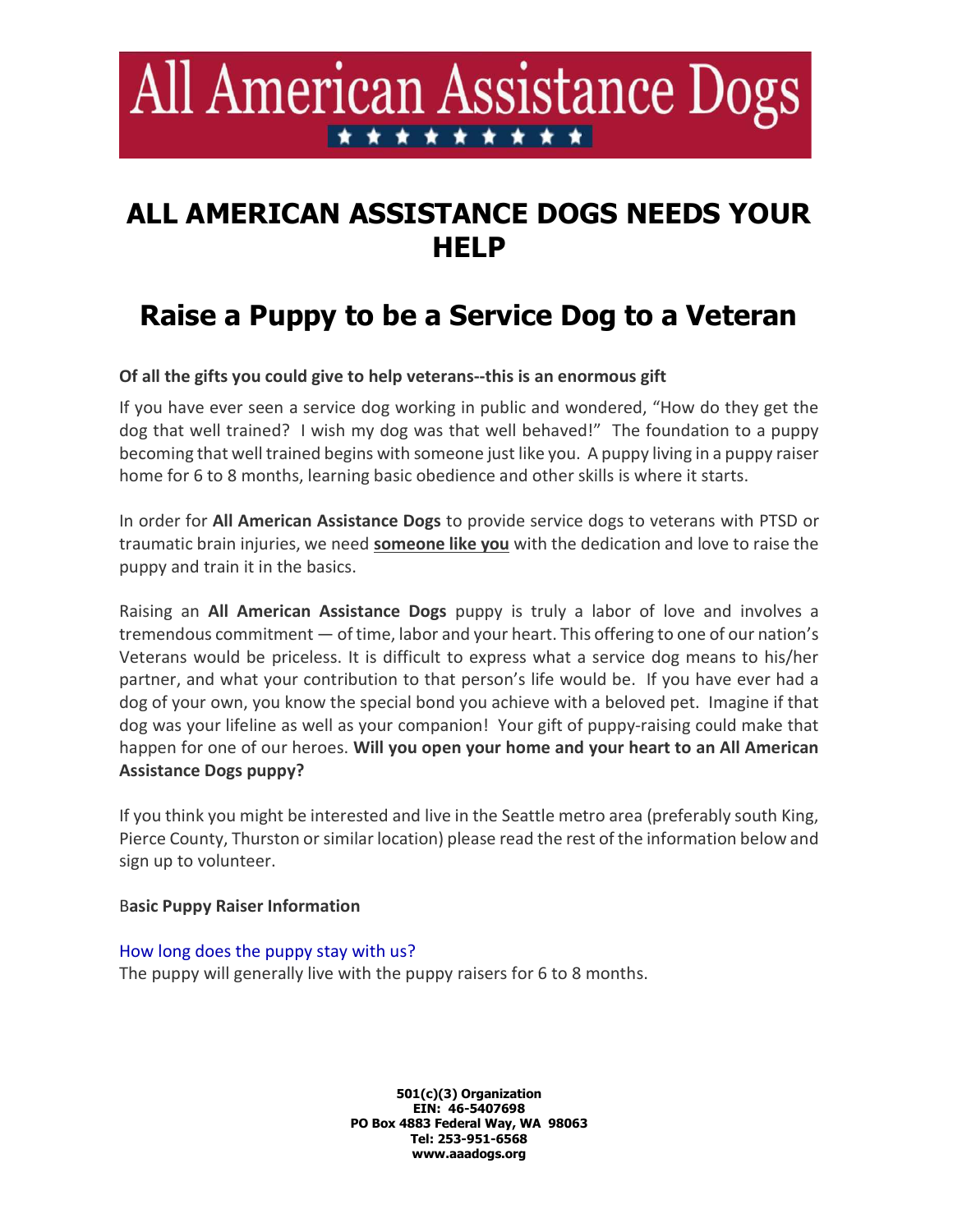# All American Assistance Dogs \*\*\*\*\*\*\*\*\*

#### What is the home environment and time commitment needed?

First, the home needs to be one where the puppy will not be left alone for more than about 3 hours a day on a regular basis. Second, you will have to commit to:

- Potty training
- Taking the puppy to training sessions in Federal Way or Tacoma. The training is provided free . Alternately, the AAADogs trainer may elect to pick up the dog from your house weekly to conduct training, then fill you in when the dog returns.
- Exposing the puppy to various settings, individuals and situations that, at a minimum, follow the list provided by AAADogs
- Exercising the puppy typically 60 minutes a day this can be combined with physical play, running, or practice training sessions
- Daily practicing training course skills and teaching new skills as set forth by **AAADogs**
- Playing with the dog daily for mental stimulation
- Bathing and grooming the dog as needed
- Accommodate weekly home visits by the AAADogs trainer / evaluator and frequent emails / phone calls / texts, etc., especially in the first month the puppy is in the puppy raisers' home
- Puppy socialization around other dogs, under the guidance of the **AAADogs** trainer / evaluator
- Accommodate a weekly visit (several hours long) by the veteran whose service dog this puppy will become for their bonding

A few other points to consider for those of you that have never raised a puppy or have not had a puppy in your home in recent years:

1. Puppies pee every 20-30 minutes and poop within 30 minutes of eating. By taking the puppy out within these times and enabling the puppy to succeed, you will quicken the potty training process and will make you, your family and the puppy happier. Potty accidents are human error as very young puppies can't alert to that yet.

2. Young puppies sleep 18-19 hours in a 24 hour period—this is normal. It also is not entirely predictable when the awake times will be.

3. Young puppies eat three times a day; this may change to twice a day after several months. Puppies (and all dogs) need to rest for at least 45 minutes after each meal before they start running or playing hard. They need to let their food settle; this is especially necessary for the larger breeds of dogs such as the retrievers.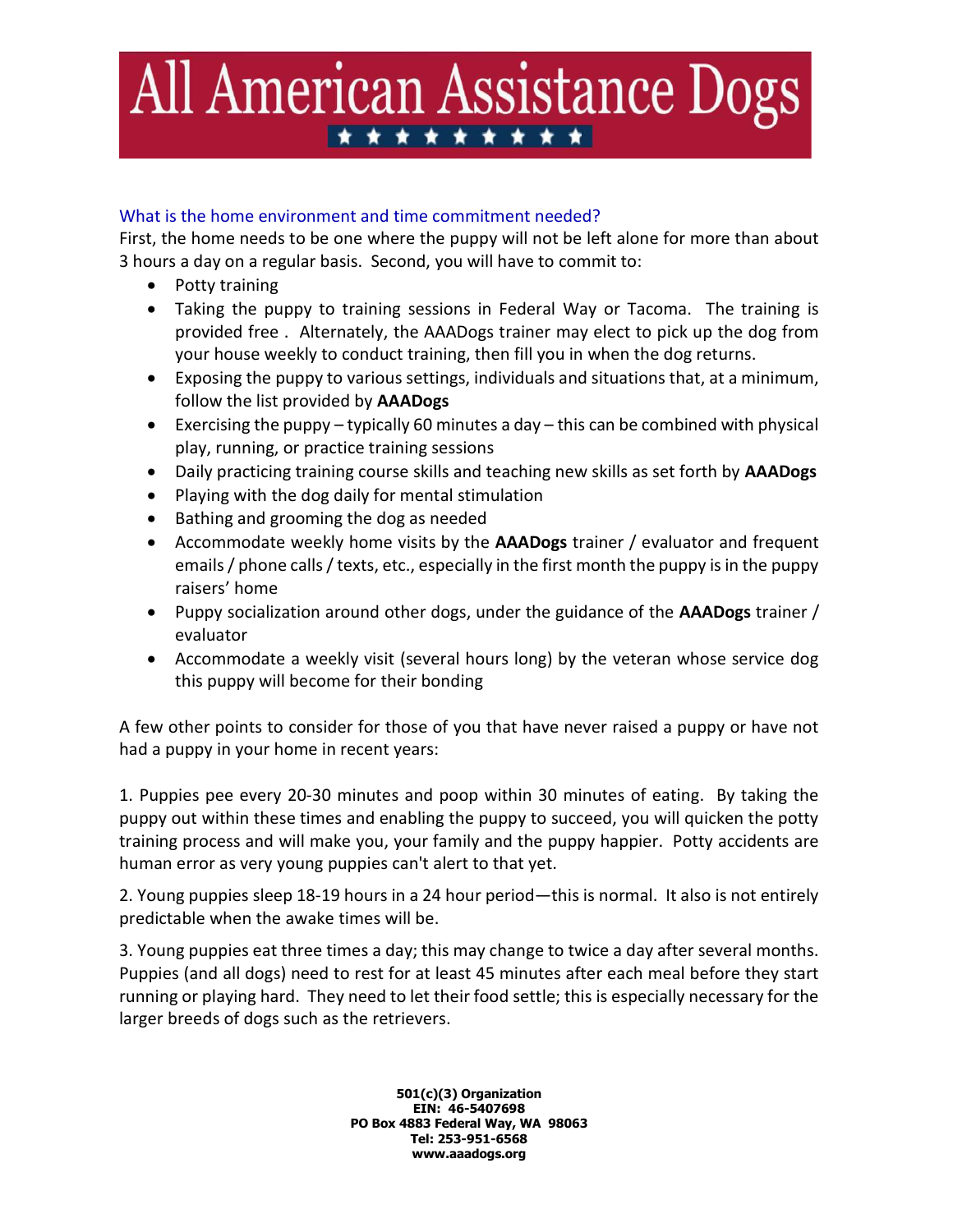## All American Assistance Dogs \* \* \* \* \* \* \* \* \* \*

4. The first 15-17 weeks of a puppies life determine behavior and social skills. They need to be exposed to as many different kinds of people, buildings, environments, emotions and situations as possible during that period of time. Examples regarding people are tall people, short people, loud people, people with beards, people with hats, different colored hair, people that eat different food of a variety of odors, children of various sizes, ages, activity levels, etc. This list is limited only by the imagination of how many people, sounds, equipment, buildings, environments, and situations can be perceived and found for the puppy to be exposed to. This is accomplished by taking the dog to farmers markets, parks and dog friendly stores, picnics, etc. This is one of two key part in raising a great, confident service dog

5. The other part of a great, confident service dog is raising them with affection, love and praise. The puppies need to feel loved, encouraged and appreciated. They need to feel wanted. Training with love, praise and treats also is our training method.

A future SERVICE DOG is very delicate as they need to be solid in all aspects due to the nature of their work.

### What is the financial commitment?

The puppy raiser is responsible for extra toys (over what AAADogs provides), nail clipping, miscellaneous supplies (e.g. clean-up supplies), replacement of lost or damaged items, and any incidental damage the puppy might cause — for example, if he mysteriously chewed one of your shoes.

The puppy raiser is also responsible for the cost to travel to and from the training facility (in Tacoma or Auburn) and the veterinarian (in Des Moines)

Any amounts that you spend on the puppy may be tax deductible (consult your tax advisor), so do save your receipts.

#### What does **AAADogs** provide for the puppy raising?

- The puppy
- Collar and leashes
- Service dog in training vest
- Dog brush / comb
- Dog food (initial and subsequent)
- Dog bowls